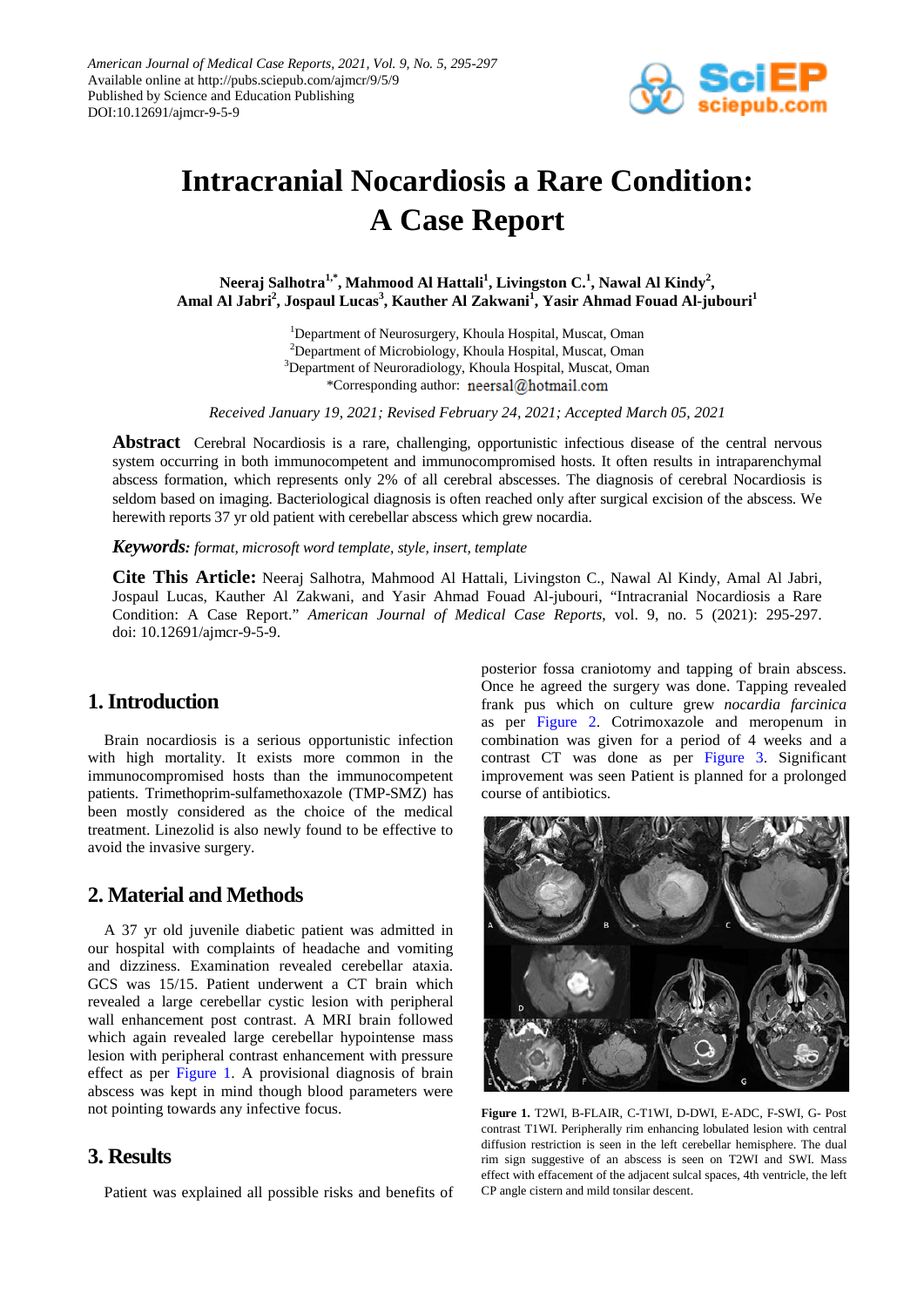<span id="page-1-0"></span>

Figure 2. Actual images of the isolate including gram stain from the growth, modified ZN stain and isolate growth on both blood and chocolate agars showing *nocardia farcinica*

<span id="page-1-1"></span>

**Figure 3.** Follow up CT following craniotomy, evacuation of the abscess and antibiotics